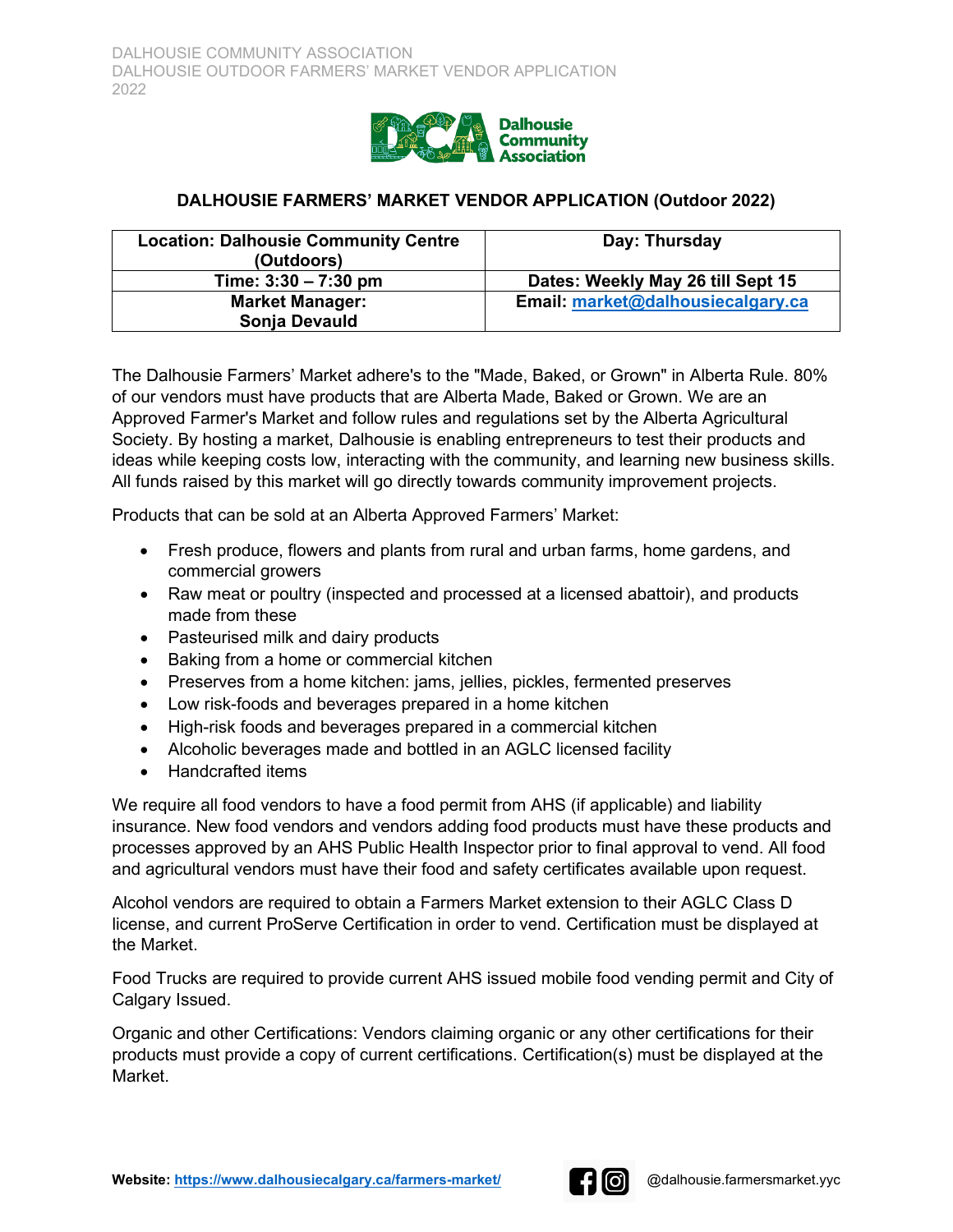We plan to follow the AB Governments Guidance for Farmers' Markets and for Covid Safety Protocols.

We will be a rain or shine market. Please see our "Dalhousie Farmers' Market Policies".

Vendors need be setup and ready to sell by 3:15pm so that our market can open its doors at 3:30pm.

#### **VENDOR INFORMATION**

| <b>Company Name</b>                                         |  |
|-------------------------------------------------------------|--|
| Full name *                                                 |  |
| Email address *                                             |  |
| Phone Number*                                               |  |
| Mailing Address *                                           |  |
| Website                                                     |  |
| Social Media Page                                           |  |
| Insurance Carrier / Policy Number **                        |  |
| AHS Food Permit or Alcohol Certification (if<br>applicable) |  |

\*Required \*\*Vendors are responsible for their own liability insurance with their policy naming "Dalhousie Community Association" as additional insured. A Business License is not required.

Please return both the Application and the Dalhousie Farmers' Market Policies Form to: **market@dalhousiecalgary.ca** as soon as possible.

### **MARKETING AND SOCIAL MEDIA**

It would be extremely helpful to the success of the market for all vendors to like and share our general Social Media market posts to your Facebook newsfeed and Instagram stories.

While we work hard to promote and connect farmers with consumers - your promotional assistance would be greatly appreciated! #dcayyc #albertastrong #localloveyyc #albertafarmers #knowyourgrower #supportlocal #ablocalfood #albertaapprovedfarmersmarket

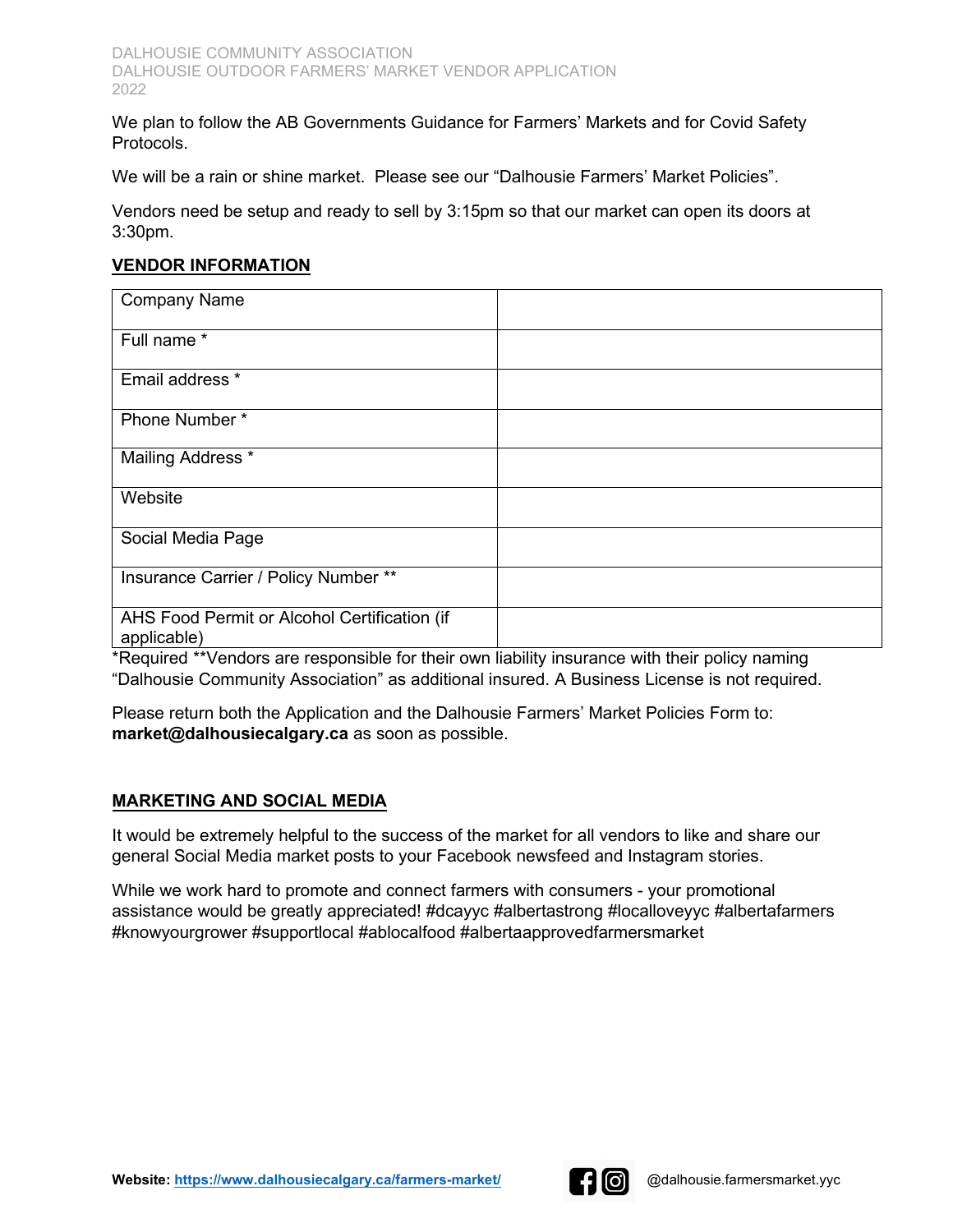## **MARKET FEES AND DATES**

Outdoor Market Stall Fees 2022: Stall fees pay for a standard 10' x 10' space plus vehicle.

Our Outdoor Market season runs Thursdays 3:30-7:30pm, May 26 – September 15, 2022. There are a total of 17 outdoor markets.

|                               | Fee per 10' x 10' stall space |  |
|-------------------------------|-------------------------------|--|
|                               | including vehicle             |  |
| Full Season (17 market days)  | \$680                         |  |
| 1-4 market days               | \$45 per market day           |  |
| 5 to 9 market days            | \$43 per market day           |  |
| 10 or more market days        | \$42 per market day           |  |
| <b>Table and Chair Rental</b> | \$20 per market day           |  |

#### **Note: Electricity is not available**

#### **Please check off the dates you are applying for:**

| May 26    | June $30$ | Aug 4  | Sept 1      |
|-----------|-----------|--------|-------------|
| June 2    | July 7    | Aug 11 | Sept 8      |
| June 9    | July 14   | Aug 18 | Sept 15     |
| June 16   | July 21   | Aug 25 |             |
| June $23$ | July 28   |        | Full Season |

### **Payment**

- 1. You will be invoiced once accepted, and are able to submit payment online with credit card or call in with credit card (403-286-2555 ext 1)
- 2. Payments are due once accepted as a vendor.
- 3. Vendors will not be permitted to vend without having paid.
- 4. Any vendors not paid 7 days before their first scheduled market may have their market dates removed from the schedule, and risk being placed on the waitlist.
- 5. VENDOR FEES ARE NON-REFUNDABLE.
- 6. All product displays, selling tables and equipment must remain within the designated stall area. Vendors must not block any aisle, walkway, lane, entrance and exit with their equipment or products.
- 7. Fees are guaranteed for one season only.